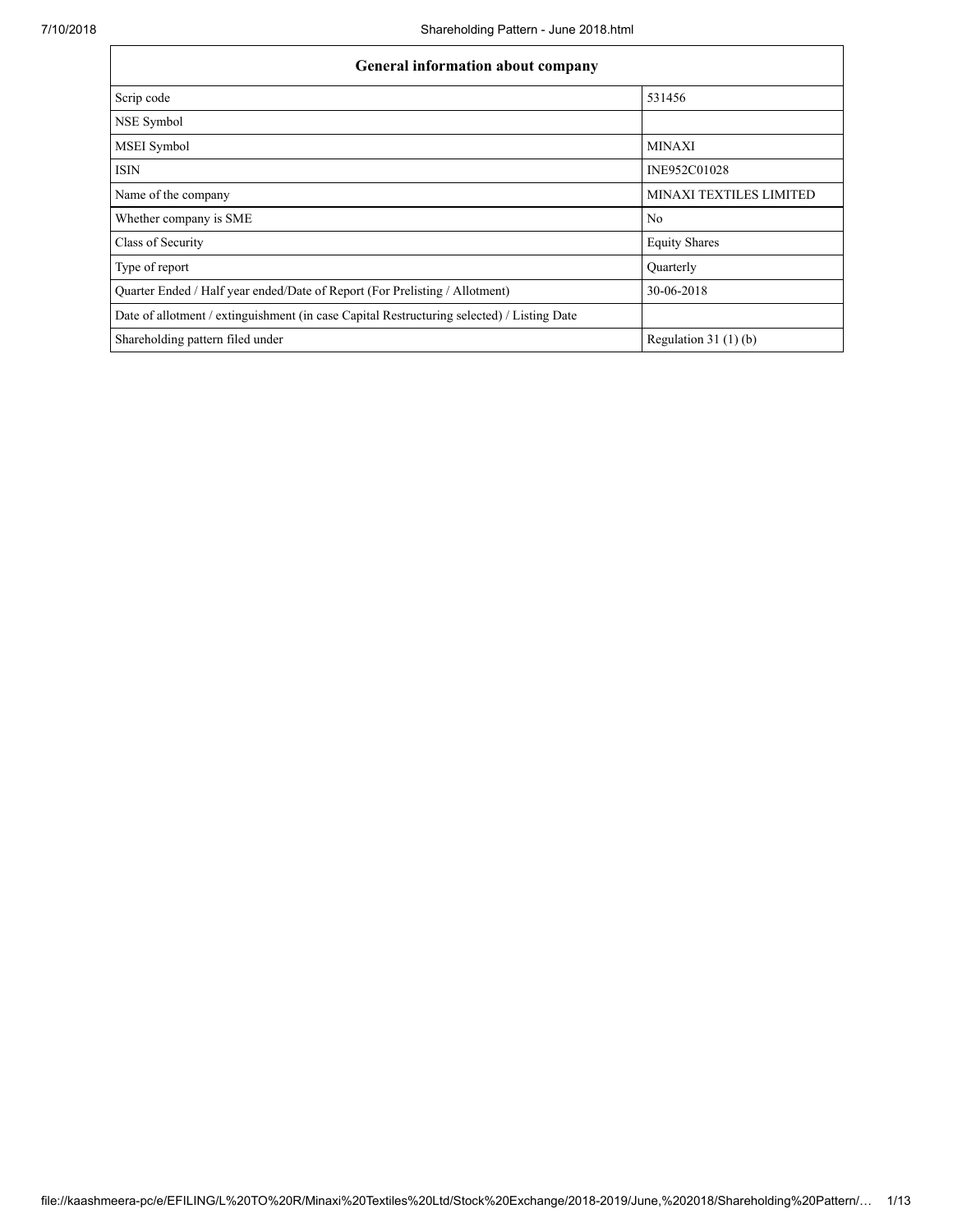|                | <b>Declaration</b>                                                                        |                |                                |                       |                             |  |  |  |  |  |  |  |
|----------------|-------------------------------------------------------------------------------------------|----------------|--------------------------------|-----------------------|-----------------------------|--|--|--|--|--|--|--|
| Sr.<br>No.     | Particular                                                                                | Yes/No         | Promoter and<br>Promoter Group | Public<br>shareholder | Non Promoter-<br>Non Public |  |  |  |  |  |  |  |
| $\mathbf{1}$   | Whether the Listed Entity has issued any partly paid up shares?                           | No             | N <sub>0</sub>                 | No.                   | N <sub>0</sub>              |  |  |  |  |  |  |  |
| <sup>2</sup>   | Whether the Listed Entity has issued any Convertible Securities<br>9                      | N <sub>0</sub> | N <sub>0</sub>                 | No                    | N <sub>0</sub>              |  |  |  |  |  |  |  |
| $\overline{3}$ | Whether the Listed Entity has issued any Warrants?                                        | No.            | N <sub>0</sub>                 | N <sub>0</sub>        | N <sub>0</sub>              |  |  |  |  |  |  |  |
| $\overline{4}$ | Whether the Listed Entity has any shares against which<br>depository receipts are issued? | No             | N <sub>0</sub>                 | No.                   | N <sub>0</sub>              |  |  |  |  |  |  |  |
| $\overline{5}$ | Whether the Listed Entity has any shares in locked-in?                                    | No.            | N <sub>0</sub>                 | N <sub>0</sub>        | N <sub>0</sub>              |  |  |  |  |  |  |  |
| 6              | Whether any shares held by promoters are pledge or otherwise<br>encumbered?               | No.            | N <sub>0</sub>                 |                       |                             |  |  |  |  |  |  |  |
| 7              | Whether company has equity shares with differential voting<br>rights?                     | No             | N <sub>0</sub>                 | No                    | N <sub>0</sub>              |  |  |  |  |  |  |  |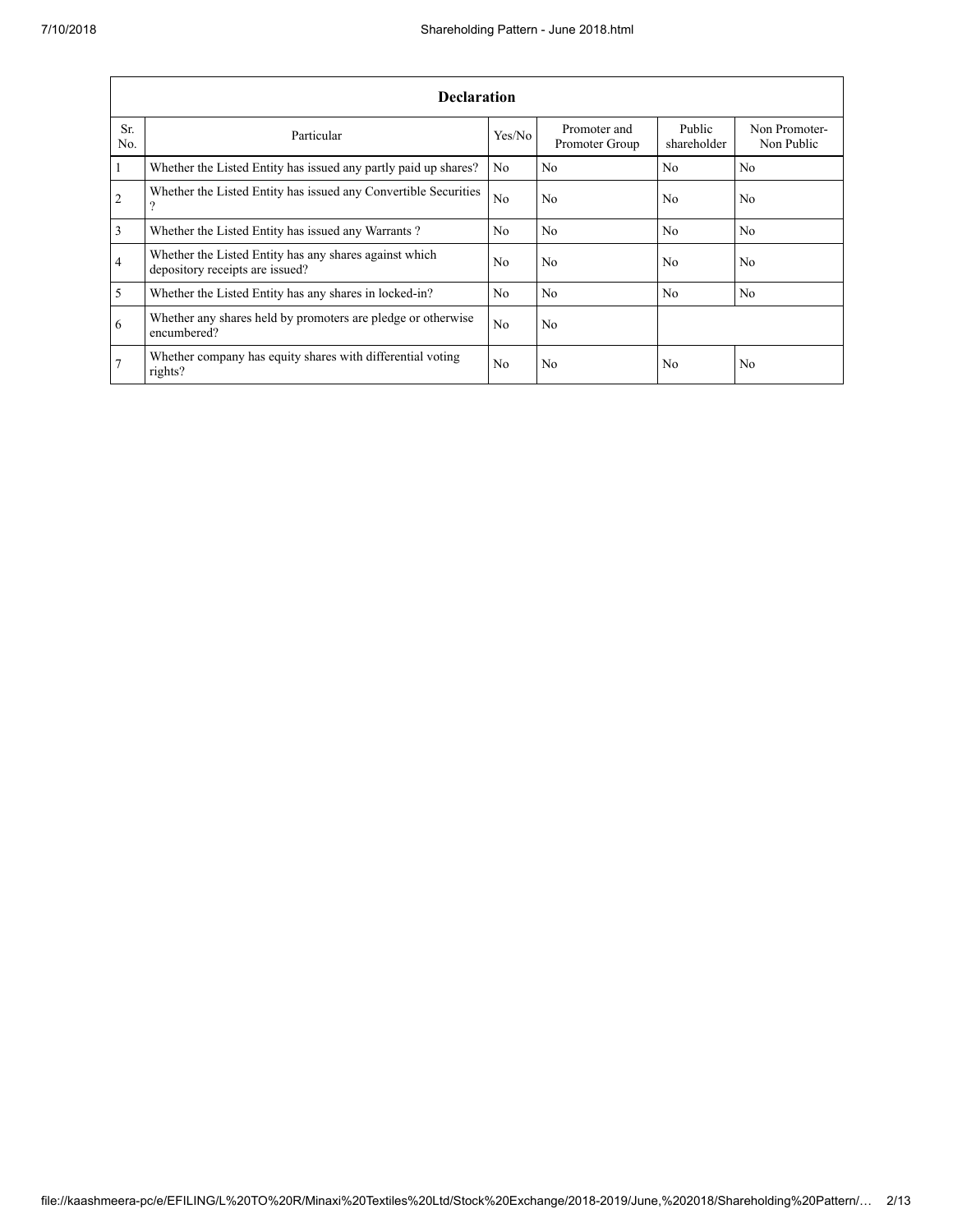|                 | Category<br>of<br>shareholder           | Nos. Of      | No. of<br>fully paid | No. Of<br>Partly<br>paid-up | No. Of<br>shares         | Total nos.<br>shares         | Shareholding as a<br>% of total no. of | class of securities (IX)  |               | Number of Voting Rights held in each |                     |
|-----------------|-----------------------------------------|--------------|----------------------|-----------------------------|--------------------------|------------------------------|----------------------------------------|---------------------------|---------------|--------------------------------------|---------------------|
| Category<br>(I) |                                         | shareholders | up equity            | equity                      | underlying<br>Depository | held (VII)                   | shares (calculated<br>as per SCRR,     | No of Voting (XIV) Rights |               |                                      | Total as a          |
|                 | (II)                                    | (III)        | shares<br>held (IV)  | shares<br>held<br>(V)       | Receipts<br>(VI)         | $= (IV) +$<br>$(V)$ + $(VI)$ | 1957) (VIII) As a<br>% of $(A+B+C2)$   | Class eg:<br>X            | Class<br>eg:y | Total                                | $%$ of<br>$(A+B+C)$ |
| (A)             | Promoter<br>&<br>Promoter<br>Group      | 5            | 18544088             |                             |                          | 18544088                     | 37.53                                  | 18544088                  |               | 18544088                             | 37.53               |
| (B)             | Public                                  | 4179         | 30871912             |                             |                          | 30871912                     | 62.47                                  | 30871912                  |               | 30871912                             | 62.47               |
| (C)             | Non<br>Promoter-<br>Non Public          |              |                      |                             |                          |                              |                                        |                           |               |                                      |                     |
| (C1)            | <b>Shares</b><br>underlying<br>DRs      |              |                      |                             |                          |                              |                                        |                           |               |                                      |                     |
| (C2)            | Shares held<br>by<br>Employee<br>Trusts |              |                      |                             |                          |                              |                                        |                           |               |                                      |                     |
|                 | Total                                   | 4184         | 49416000             |                             |                          | 49416000                     | 100                                    | 49416000                  |               | 49416000                             | 100                 |

## Table I - Summary Statement holding of specified securities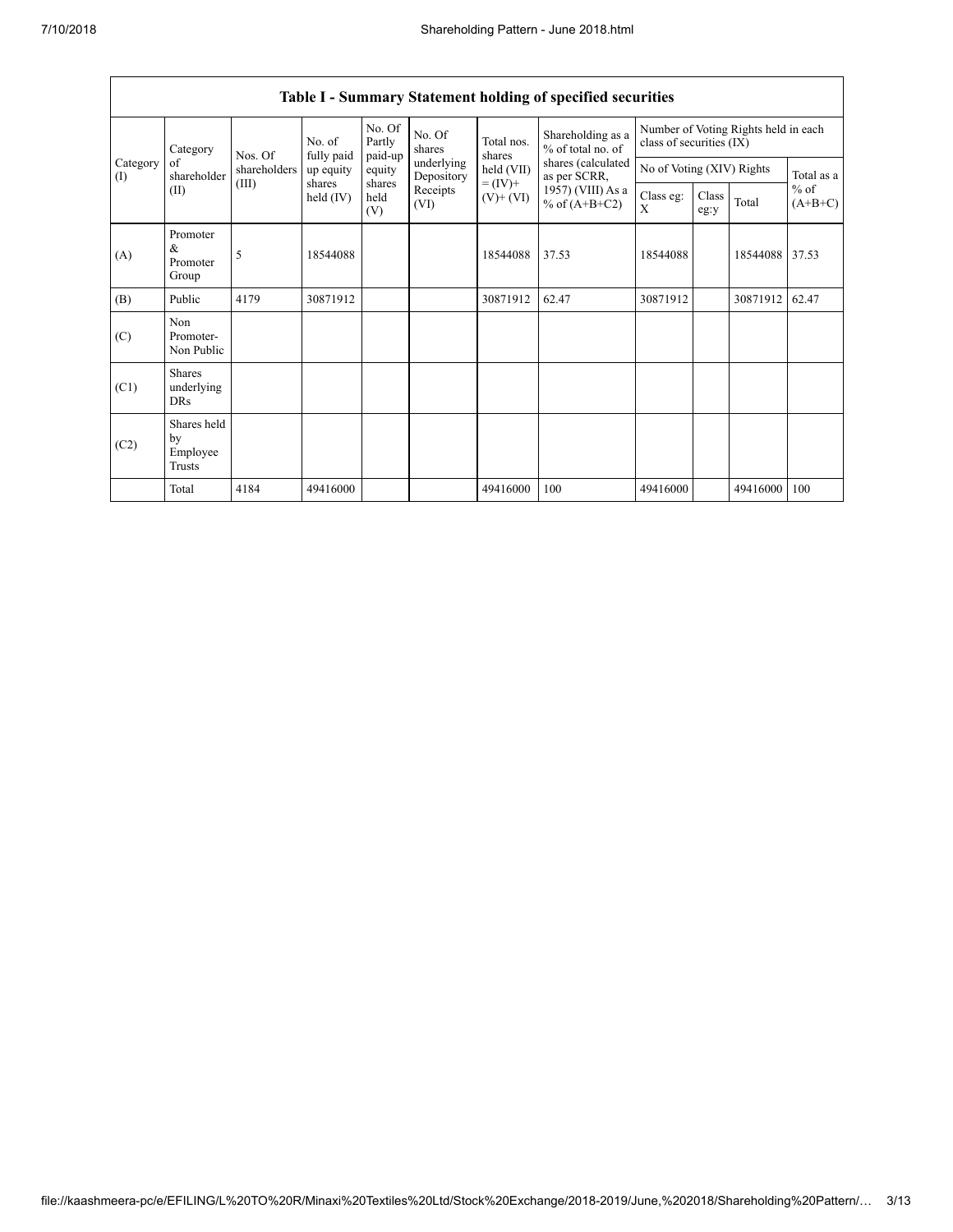٦

|                 | Table I - Summary Statement holding of specified securities |                                                                                                                                                           |                                                  |                                                                                            |                                                                                    |                                                  |            |                                                                               |                                |                                       |  |
|-----------------|-------------------------------------------------------------|-----------------------------------------------------------------------------------------------------------------------------------------------------------|--------------------------------------------------|--------------------------------------------------------------------------------------------|------------------------------------------------------------------------------------|--------------------------------------------------|------------|-------------------------------------------------------------------------------|--------------------------------|---------------------------------------|--|
| Category<br>(1) | Category<br>of<br>shareholder<br>(II)                       | No. Of<br>No. of<br>Shares<br>Shares<br>Underlying<br>Underlying<br>Outstanding<br>Outstanding<br>convertible<br>Warrants<br>securities<br>$(X_i)$<br>(X) |                                                  | No. Of Shares<br>Underlying<br>Outstanding<br>convertible                                  | Shareholding, as a %<br>assuming full<br>conversion of<br>convertible securities ( | Number of<br>Locked in<br>shares (XII)           |            | Number of<br><b>Shares</b><br>pledged or<br>otherwise<br>encumbered<br>(XIII) |                                | Number of<br>equity shares<br>held in |  |
|                 |                                                             |                                                                                                                                                           | securities and<br>No. Of<br>Warrants (Xi)<br>(a) | as a percentage of<br>diluted share capital)<br>$(XI) = (VII)+(X) As a %$<br>of $(A+B+C2)$ | No.<br>(a)                                                                         | As a<br>$%$ of<br>total<br>Shares<br>held<br>(b) | No.<br>(a) | As a<br>$%$ of<br>total<br><b>Shares</b><br>held<br>(b)                       | dematerialized<br>form $(XIV)$ |                                       |  |
| (A)             | Promoter<br>&<br>Promoter<br>Group                          |                                                                                                                                                           |                                                  |                                                                                            | 37.53                                                                              |                                                  |            |                                                                               |                                | 18522088                              |  |
| (B)             | Public                                                      |                                                                                                                                                           |                                                  |                                                                                            | 62.47                                                                              |                                                  |            |                                                                               |                                | 28916913                              |  |
| (C)             | Non<br>Promoter-<br>Non Public                              |                                                                                                                                                           |                                                  |                                                                                            |                                                                                    |                                                  |            |                                                                               |                                |                                       |  |
| (C1)            | <b>Shares</b><br>underlying<br><b>DRs</b>                   |                                                                                                                                                           |                                                  |                                                                                            |                                                                                    |                                                  |            |                                                                               |                                |                                       |  |
| (C2)            | Shares held<br>by<br>Employee<br>Trusts                     |                                                                                                                                                           |                                                  |                                                                                            |                                                                                    |                                                  |            |                                                                               |                                |                                       |  |
|                 | Total                                                       |                                                                                                                                                           |                                                  |                                                                                            | 100                                                                                |                                                  |            |                                                                               |                                | 47439001                              |  |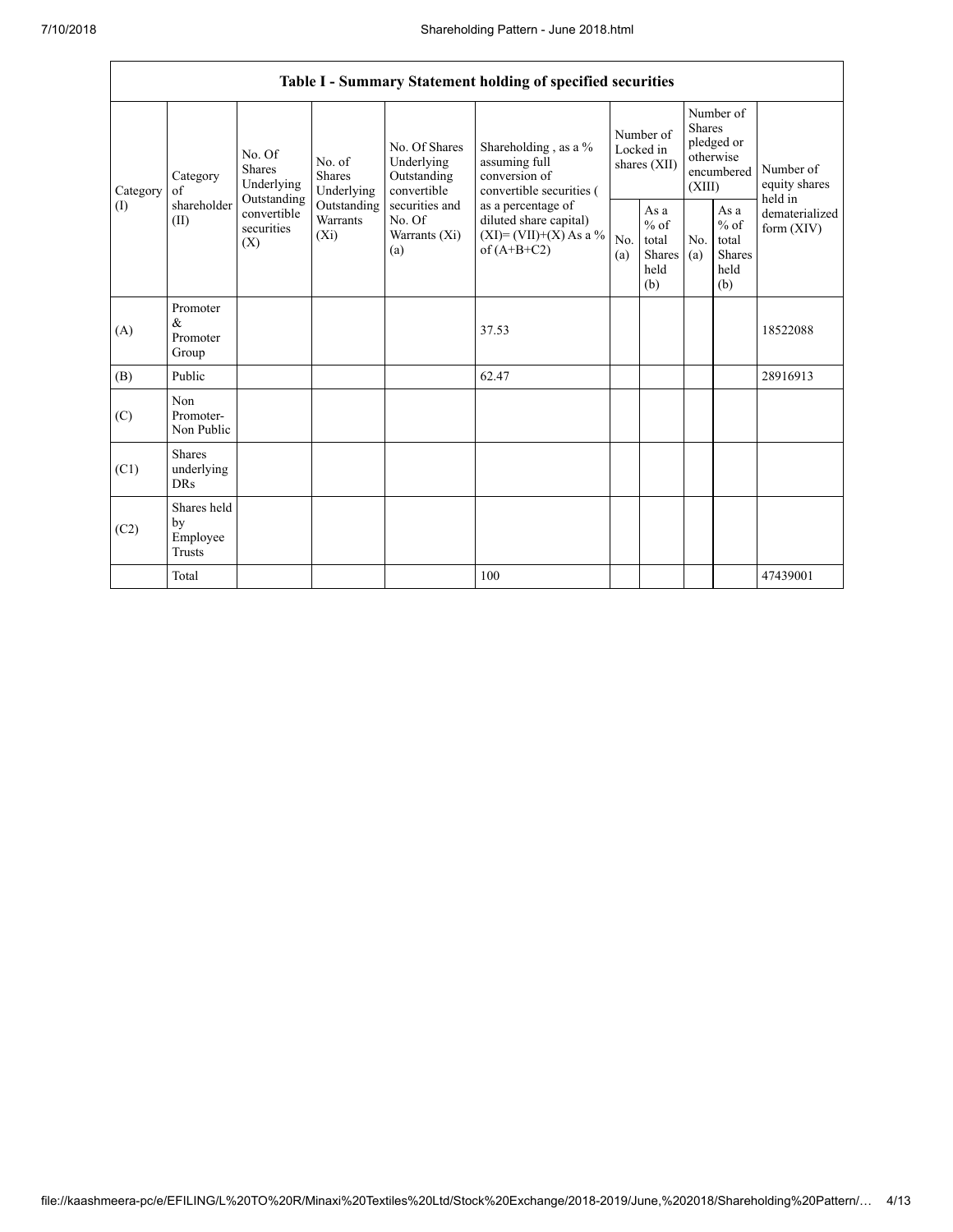|                                                                                                | Table II - Statement showing shareholding pattern of the Promoter and Promoter Group                                |                                                                              |                                             |                                 |                                                        |                                                          |                                                                                             |                           |               |                                      |                           |  |
|------------------------------------------------------------------------------------------------|---------------------------------------------------------------------------------------------------------------------|------------------------------------------------------------------------------|---------------------------------------------|---------------------------------|--------------------------------------------------------|----------------------------------------------------------|---------------------------------------------------------------------------------------------|---------------------------|---------------|--------------------------------------|---------------------------|--|
|                                                                                                |                                                                                                                     |                                                                              |                                             | No.<br>Of                       | No. Of                                                 | Total nos.                                               | Shareholding<br>as a % of<br>total no. of                                                   | class of securities (IX)  |               | Number of Voting Rights held in each |                           |  |
| Sr.                                                                                            | Category &<br>Name of the<br>Shareholders (I)                                                                       | Nos. Of<br>shareholders<br>(III)                                             | No. of<br>fully paid<br>up equity<br>shares | Partly<br>paid-<br>up<br>equity | shares<br>underlying<br>Depository<br>Receipts<br>(VI) | shares<br>held<br>$(VII) =$<br>$(IV)+$<br>$(V)$ + $(VI)$ | shares<br><i>(calculated)</i><br>as per<br>SCRR,<br>1957) (VIII)<br>As a % of<br>$(A+B+C2)$ | No of Voting (XIV) Rights |               |                                      | Total<br>as a %<br>of     |  |
|                                                                                                |                                                                                                                     |                                                                              | held $(IV)$                                 | shares<br>held<br>(V)           |                                                        |                                                          |                                                                                             | Class eg:<br>X            | Class<br>eg:y | Total                                | Total<br>Voting<br>rights |  |
| $\boldsymbol{\mathsf{A}}$                                                                      | Table II - Statement showing shareholding pattern of the Promoter and Promoter Group                                |                                                                              |                                             |                                 |                                                        |                                                          |                                                                                             |                           |               |                                      |                           |  |
| (1)                                                                                            | Indian                                                                                                              |                                                                              |                                             |                                 |                                                        |                                                          |                                                                                             |                           |               |                                      |                           |  |
| (a)                                                                                            | Individuals/Hindu<br>undivided Family                                                                               | 5                                                                            | 18544088                                    |                                 |                                                        | 18544088                                                 | 37.53                                                                                       | 18544088                  |               | 18544088                             | 37.53                     |  |
| Sub-Total<br>(A)(1)                                                                            |                                                                                                                     | 5                                                                            | 18544088                                    |                                 |                                                        | 18544088 37.53                                           |                                                                                             | 18544088                  |               | 18544088 37.53                       |                           |  |
| (2)                                                                                            | Foreign                                                                                                             |                                                                              |                                             |                                 |                                                        |                                                          |                                                                                             |                           |               |                                      |                           |  |
| Total<br>Shareholding<br>of Promoter<br>and<br>Promoter<br>Group $(A)=$<br>$(A)(1)+(A)$<br>(2) |                                                                                                                     | 5                                                                            | 18544088                                    |                                 |                                                        | 18544088 37.53                                           |                                                                                             | 18544088                  |               | 18544088 37.53                       |                           |  |
| $\, {\bf B}$                                                                                   |                                                                                                                     | Table III - Statement showing shareholding pattern of the Public shareholder |                                             |                                 |                                                        |                                                          |                                                                                             |                           |               |                                      |                           |  |
| (1)                                                                                            | Institutions                                                                                                        |                                                                              |                                             |                                 |                                                        |                                                          |                                                                                             |                           |               |                                      |                           |  |
| (3)                                                                                            | Non-institutions                                                                                                    |                                                                              |                                             |                                 |                                                        |                                                          |                                                                                             |                           |               |                                      |                           |  |
| (a(i))                                                                                         | Individuals -<br>i.Individual<br>shareholders<br>holding nominal<br>share capital up<br>to Rs. 2 lakhs.             | 4020                                                                         | 19057766                                    |                                 |                                                        | 19057766 38.57                                           |                                                                                             | 19057766                  |               | 19057766                             | 38.57                     |  |
| (a(ii))                                                                                        | Individuals - ii.<br>Individual<br>shareholders<br>holding nominal<br>share capital in<br>excess of Rs. 2<br>lakhs. | 8                                                                            | 9361885                                     |                                 |                                                        | 9361885                                                  | 18.95                                                                                       | 9361885                   |               | 9361885                              | 18.95                     |  |
| (e)                                                                                            | Any Other<br>(specify)                                                                                              | 151                                                                          | 2452261                                     |                                 |                                                        | 2452261                                                  | 4.96                                                                                        | 2452261                   |               | 2452261                              | 4.96                      |  |
| Sub-Total<br>(B)(3)                                                                            |                                                                                                                     | 4179                                                                         | 30871912                                    |                                 |                                                        | 30871912                                                 | 62.47                                                                                       | 30871912                  |               | 30871912                             | 62.47                     |  |
| <b>Total Public</b><br>Shareholding<br>$(B)= (B)(1) +$<br>$(B)(2)+(B)$<br>(3)                  |                                                                                                                     | 4179                                                                         | 30871912                                    |                                 |                                                        | 30871912 62.47                                           |                                                                                             | 30871912                  |               | 30871912 62.47                       |                           |  |
| $\mathbf C$                                                                                    | Table IV - Statement showing shareholding pattern of the Non Promoter- Non Public shareholder                       |                                                                              |                                             |                                 |                                                        |                                                          |                                                                                             |                           |               |                                      |                           |  |
| Total (<br>$A+B+C2$ )                                                                          |                                                                                                                     | 4184                                                                         | 49416000                                    |                                 |                                                        | 49416000                                                 | 100                                                                                         | 49416000                  |               | 49416000                             | 100                       |  |
| Total<br>$(A+B+C)$                                                                             |                                                                                                                     | 4184                                                                         | 49416000                                    |                                 |                                                        | 49416000                                                 | 100                                                                                         | 49416000                  |               | 49416000                             | 100                       |  |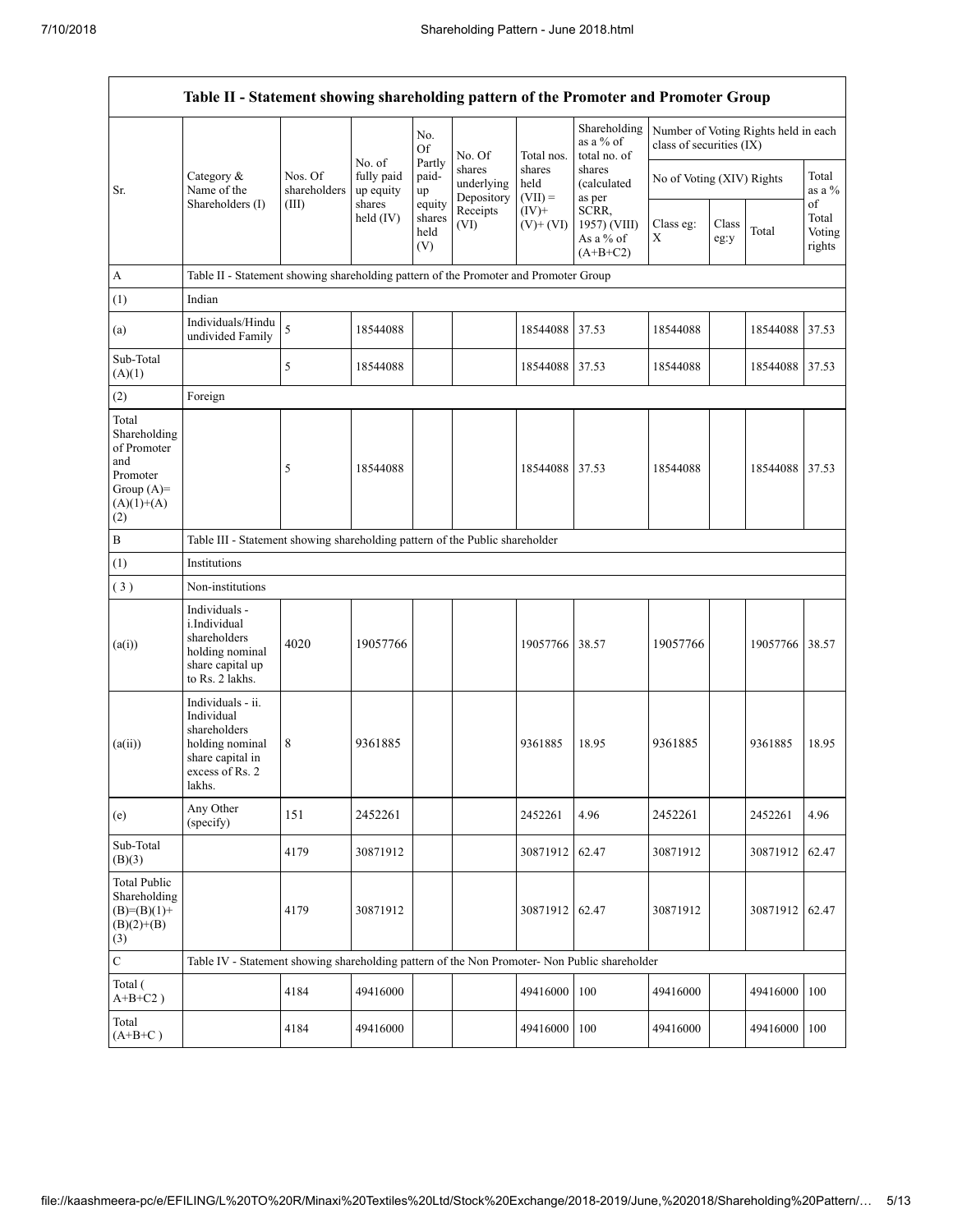Г

| Table II - Statement showing shareholding pattern of the Promoter and Promoter Group    |                                                                                       |                                       |                                                             |                                                                                               |                                        |                                                  |                                                                               |                                                  |                                       |  |  |
|-----------------------------------------------------------------------------------------|---------------------------------------------------------------------------------------|---------------------------------------|-------------------------------------------------------------|-----------------------------------------------------------------------------------------------|----------------------------------------|--------------------------------------------------|-------------------------------------------------------------------------------|--------------------------------------------------|---------------------------------------|--|--|
| Sr.                                                                                     | No. Of<br><b>Shares</b><br>Underlying                                                 | No. of<br><b>Shares</b><br>Underlying | No. Of Shares<br>Underlying<br>Outstanding                  | Shareholding, as a %<br>assuming full conversion of<br>convertible securities (as a           | Number of<br>Locked in<br>shares (XII) |                                                  | Number of<br><b>Shares</b><br>pledged or<br>otherwise<br>encumbered<br>(XIII) |                                                  | Number of<br>equity shares<br>held in |  |  |
|                                                                                         | Outstanding<br>Outstanding<br>convertible<br>Warrants<br>securities<br>$(X_i)$<br>(X) |                                       | convertible<br>securities and<br>No. Of Warrants<br>(Xi)(a) | percentage of diluted share<br>capital) $(XI) = (VII)+(X) As$<br>a % of $(A+B+C2)$            |                                        | As a<br>$%$ of<br>total<br>Shares<br>held<br>(b) | No.<br>(a)                                                                    | As a<br>$%$ of<br>total<br>Shares<br>held<br>(b) | dematerialized<br>form $(XIV)$        |  |  |
| $\mathbf{A}$                                                                            |                                                                                       |                                       |                                                             | Table II - Statement showing shareholding pattern of the Promoter and Promoter Group          |                                        |                                                  |                                                                               |                                                  |                                       |  |  |
| (1)                                                                                     | Indian                                                                                |                                       |                                                             |                                                                                               |                                        |                                                  |                                                                               |                                                  |                                       |  |  |
| (a)                                                                                     |                                                                                       |                                       |                                                             | 37.53                                                                                         |                                        |                                                  |                                                                               |                                                  | 18522088                              |  |  |
| Sub-Total (A)<br>(1)                                                                    |                                                                                       |                                       |                                                             | 37.53                                                                                         |                                        |                                                  |                                                                               |                                                  | 18522088                              |  |  |
| (2)                                                                                     | Foreign                                                                               |                                       |                                                             |                                                                                               |                                        |                                                  |                                                                               |                                                  |                                       |  |  |
| Total<br>Shareholding<br>of Promoter<br>and Promoter<br>Group $(A)=$<br>$(A)(1)+(A)(2)$ |                                                                                       |                                       |                                                             | 37.53                                                                                         |                                        |                                                  |                                                                               |                                                  | 18522088                              |  |  |
| $\, {\bf B}$                                                                            |                                                                                       |                                       |                                                             | Table III - Statement showing shareholding pattern of the Public shareholder                  |                                        |                                                  |                                                                               |                                                  |                                       |  |  |
| (1)                                                                                     | Institutions                                                                          |                                       |                                                             |                                                                                               |                                        |                                                  |                                                                               |                                                  |                                       |  |  |
| (3)                                                                                     | Non-institutions                                                                      |                                       |                                                             |                                                                                               |                                        |                                                  |                                                                               |                                                  |                                       |  |  |
| (a(i))                                                                                  |                                                                                       |                                       |                                                             | 38.57                                                                                         |                                        |                                                  |                                                                               |                                                  | 17127767                              |  |  |
| (a(ii))                                                                                 |                                                                                       |                                       |                                                             | 18.95                                                                                         |                                        |                                                  |                                                                               |                                                  | 9361885                               |  |  |
| (e)                                                                                     |                                                                                       |                                       |                                                             | 4.96                                                                                          |                                        |                                                  |                                                                               |                                                  | 2427261                               |  |  |
| Sub-Total (B)<br>(3)                                                                    |                                                                                       |                                       |                                                             | 62.47                                                                                         |                                        |                                                  |                                                                               |                                                  | 28916913                              |  |  |
| <b>Total Public</b><br>Shareholding<br>$(B)=(B)(1)+$<br>$(B)(2)+(B)(3)$                 |                                                                                       |                                       |                                                             | 62.47                                                                                         |                                        |                                                  |                                                                               |                                                  | 28916913                              |  |  |
| $\mathsf C$                                                                             |                                                                                       |                                       |                                                             | Table IV - Statement showing shareholding pattern of the Non Promoter- Non Public shareholder |                                        |                                                  |                                                                               |                                                  |                                       |  |  |
| Total (<br>$A+B+C2$ )                                                                   |                                                                                       |                                       |                                                             | 100                                                                                           |                                        |                                                  |                                                                               |                                                  | 47439001                              |  |  |
| Total (A+B+C                                                                            |                                                                                       |                                       |                                                             | 100                                                                                           |                                        |                                                  |                                                                               |                                                  | 47439001                              |  |  |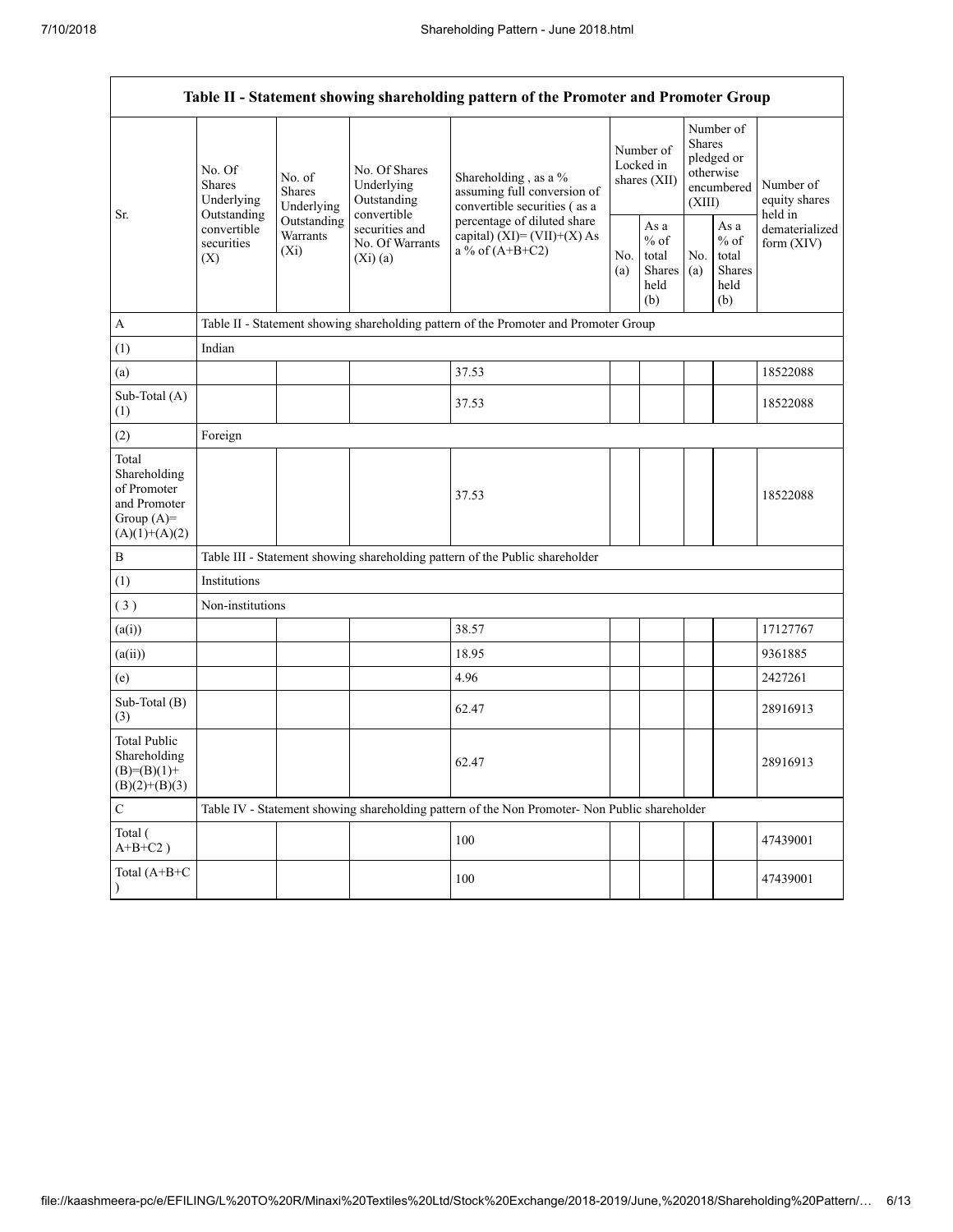| <b>Individuals/Hindu undivided Family</b>                                                                                                                                                |                                                               |                      |                     |                            |                             |                          |  |  |  |  |
|------------------------------------------------------------------------------------------------------------------------------------------------------------------------------------------|---------------------------------------------------------------|----------------------|---------------------|----------------------------|-----------------------------|--------------------------|--|--|--|--|
| Searial No.                                                                                                                                                                              | $\mathbf{1}$                                                  | $\overline{2}$       | 3                   | $\overline{4}$             | 5                           |                          |  |  |  |  |
| Name of the<br>Shareholders (I)                                                                                                                                                          | Bharatbhai Prabhudas<br>Patel                                 | Dineshkumar<br>Patel | Kiritkumar<br>Patel | Nirmal Bharatbhai<br>Patel | Sujalbhai Kanubhai<br>Patel | Click here to go<br>back |  |  |  |  |
| PAN(II)                                                                                                                                                                                  | ABIPP7786M                                                    | ACEPP2392N           | ACEPP2391R          | ARWPP5122H                 | AGWPP5454F                  | Total                    |  |  |  |  |
| No. of fully paid<br>up equity shares<br>held (IV)                                                                                                                                       | 8977834                                                       | 4460060              | 4162975             | 847638                     | 95581                       | 18544088                 |  |  |  |  |
| No. Of Partly paid-<br>up equity shares<br>$\text{held}(V)$                                                                                                                              |                                                               |                      |                     |                            |                             |                          |  |  |  |  |
| No. Of shares<br>underlying<br>Depository<br>Receipts (VI)                                                                                                                               |                                                               |                      |                     |                            |                             |                          |  |  |  |  |
| Total nos. shares<br>held $(VII) = (IV) +$<br>$(V)$ + $(VI)$                                                                                                                             | 8977834                                                       | 4460060              | 4162975             | 847638                     | 95581                       | 18544088                 |  |  |  |  |
| Shareholding as a<br>% of total no. of<br>shares (calculated<br>as per SCRR,<br>1957) (VIII) As a<br>% of $(A+B+C2)$                                                                     | 18.17                                                         | 9.03                 | 8.42                | 1.72                       | 0.19                        | 37.53                    |  |  |  |  |
|                                                                                                                                                                                          | Number of Voting Rights held in each class of securities (IX) |                      |                     |                            |                             |                          |  |  |  |  |
| Class eg:X                                                                                                                                                                               | 8977834                                                       | 4460060              | 4162975             | 847638                     | 95581                       | 18544088                 |  |  |  |  |
| Class eg:y                                                                                                                                                                               |                                                               |                      |                     |                            |                             |                          |  |  |  |  |
| Total                                                                                                                                                                                    | 8977834                                                       | 4460060              | 4162975             | 847638                     | 95581                       | 18544088                 |  |  |  |  |
| Total as a % of<br>Total Voting rights                                                                                                                                                   | 18.17                                                         | 9.03                 | 8.42                | 1.72                       | 0.19                        | 37.53                    |  |  |  |  |
| No. Of Shares<br>Underlying<br>Outstanding<br>convertible<br>securities $(X)$                                                                                                            |                                                               |                      |                     |                            |                             |                          |  |  |  |  |
| No. of Shares<br>Underlying<br>Outstanding<br>Warrants (Xi)                                                                                                                              |                                                               |                      |                     |                            |                             |                          |  |  |  |  |
| No. Of Shares<br>Underlying<br>Outstanding<br>convertible<br>securities and No.<br>Of Warrants (Xi)<br>(a)                                                                               |                                                               |                      |                     |                            |                             |                          |  |  |  |  |
| Shareholding, as a<br>% assuming full<br>conversion of<br>convertible<br>securities (as a<br>percentage of<br>diluted share<br>capital) (XI)=<br>$(VII)+(Xi)(a)$ As a<br>% of $(A+B+C2)$ | 18.17                                                         | 9.03                 | 8.42                | 1.72                       | 0.19                        | 37.53                    |  |  |  |  |
| Number of Locked in shares (XII)                                                                                                                                                         |                                                               |                      |                     |                            |                             |                          |  |  |  |  |
| No. (a)                                                                                                                                                                                  |                                                               |                      |                     |                            |                             |                          |  |  |  |  |
| As a % of total<br>Shares held (b)                                                                                                                                                       |                                                               |                      |                     |                            |                             |                          |  |  |  |  |
|                                                                                                                                                                                          | Number of Shares pledged or otherwise encumbered (XIII)       |                      |                     |                            |                             |                          |  |  |  |  |
| No. $(a)$                                                                                                                                                                                |                                                               |                      |                     |                            |                             |                          |  |  |  |  |
|                                                                                                                                                                                          |                                                               |                      |                     |                            |                             |                          |  |  |  |  |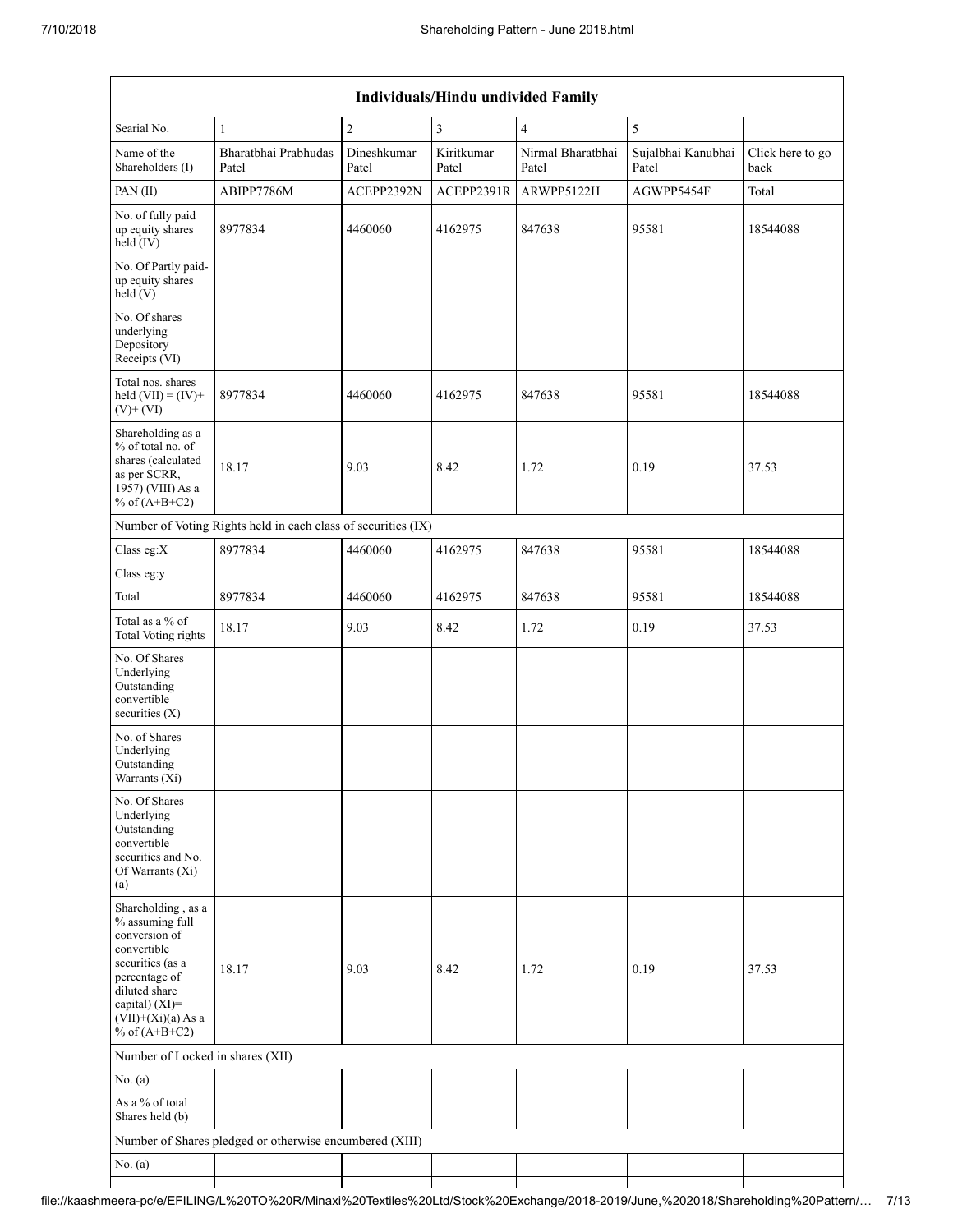## 7/10/2018 Shareholding Pattern - June 2018.html

| As a % of total<br>Shares held (b)                                   |                              |          |          |          |                |          |  |  |  |  |
|----------------------------------------------------------------------|------------------------------|----------|----------|----------|----------------|----------|--|--|--|--|
| Number of equity<br>shares held in<br>dematerialized<br>form $(XIV)$ | 8977834                      | 4458060  | 4159975  | 847638   | 78581          | 18522088 |  |  |  |  |
|                                                                      | Reason for not providing PAN |          |          |          |                |          |  |  |  |  |
| Reason for not<br>providing PAN                                      |                              |          |          |          |                |          |  |  |  |  |
| Shareholder type                                                     | Promoter                     | Promoter | Promoter | Promoter | Promoter Group |          |  |  |  |  |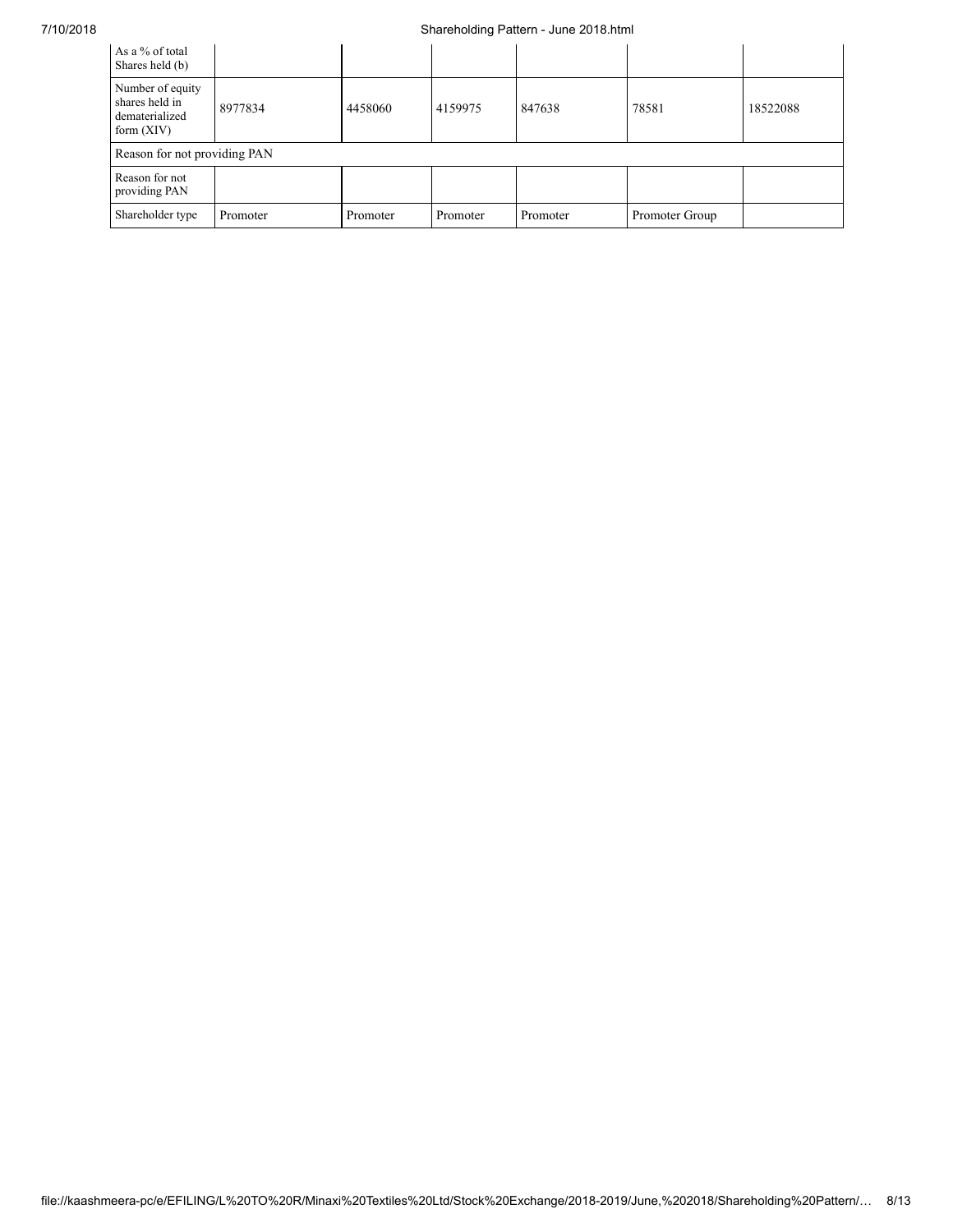|                                                                                                                                                                                      |                                                               |                | Individuals - ii. Individual shareholders holding nominal share capital in excess of Rs. 2 lakhs. |                       |
|--------------------------------------------------------------------------------------------------------------------------------------------------------------------------------------|---------------------------------------------------------------|----------------|---------------------------------------------------------------------------------------------------|-----------------------|
| Searial No.                                                                                                                                                                          | $\mathbf{1}$                                                  | $\sqrt{2}$     | $\overline{\mathbf{3}}$                                                                           |                       |
| Name of the<br>Shareholders (I)                                                                                                                                                      | Mukesh Purshottamdas Patel                                    | Suman S Asrani | Sarojdevi Satyanarayan Kabra                                                                      | Click here to go back |
| PAN (II)                                                                                                                                                                             | ACJPP1373J                                                    | AAMPA4484G     | ABHPK6018L                                                                                        | Total                 |
| No. of fully paid<br>up equity shares<br>held (IV)                                                                                                                                   | 6638683                                                       | 743250         | 523190                                                                                            | 7905123               |
| No. Of Partly paid-<br>up equity shares<br>held(V)                                                                                                                                   |                                                               |                |                                                                                                   |                       |
| No. Of shares<br>underlying<br>Depository<br>Receipts (VI)                                                                                                                           |                                                               |                |                                                                                                   |                       |
| Total nos. shares<br>held $(VII) = (IV) +$<br>$(V)$ + $(VI)$                                                                                                                         | 6638683                                                       | 743250         | 523190                                                                                            | 7905123               |
| Shareholding as a<br>% of total no. of<br>shares (calculated<br>as per SCRR,<br>1957) (VIII) As a<br>% of $(A+B+C2)$                                                                 | 13.43                                                         | 1.5            | 1.06                                                                                              | 16                    |
|                                                                                                                                                                                      | Number of Voting Rights held in each class of securities (IX) |                |                                                                                                   |                       |
| Class eg: X                                                                                                                                                                          | 6638683                                                       | 743250         | 523190                                                                                            | 7905123               |
| Class eg:y                                                                                                                                                                           |                                                               |                |                                                                                                   |                       |
| Total                                                                                                                                                                                | 6638683                                                       | 743250         | 523190                                                                                            | 7905123               |
| Total as a % of<br>Total Voting rights                                                                                                                                               | 13.43                                                         | 1.5            | 1.06                                                                                              | 16                    |
| No. Of Shares<br>Underlying<br>Outstanding<br>convertible<br>securities $(X)$                                                                                                        |                                                               |                |                                                                                                   |                       |
| No. of Shares<br>Underlying<br>Outstanding<br>Warrants (Xi)                                                                                                                          |                                                               |                |                                                                                                   |                       |
| No. Of Shares<br>Underlying<br>Outstanding<br>convertible<br>securities and No.<br>Of Warrants (Xi)<br>(a)                                                                           |                                                               |                |                                                                                                   |                       |
| Shareholding, as a<br>% assuming full<br>conversion of<br>convertible<br>securities (as a<br>percentage of<br>diluted share<br>capital) (XI)=<br>$(VII)+(X)$ As a %<br>of $(A+B+C2)$ | 13.43                                                         | 1.5            | 1.06                                                                                              | 16                    |
| Number of Locked in shares (XII)                                                                                                                                                     |                                                               |                |                                                                                                   |                       |
| No. (a)                                                                                                                                                                              |                                                               |                |                                                                                                   |                       |
| As a % of total<br>Shares held (b)                                                                                                                                                   |                                                               |                |                                                                                                   |                       |
| Number of equity<br>shares held in<br>dematerialized<br>form $(XIV)$                                                                                                                 | 6638683                                                       | 743250         | 523190                                                                                            | 7905123               |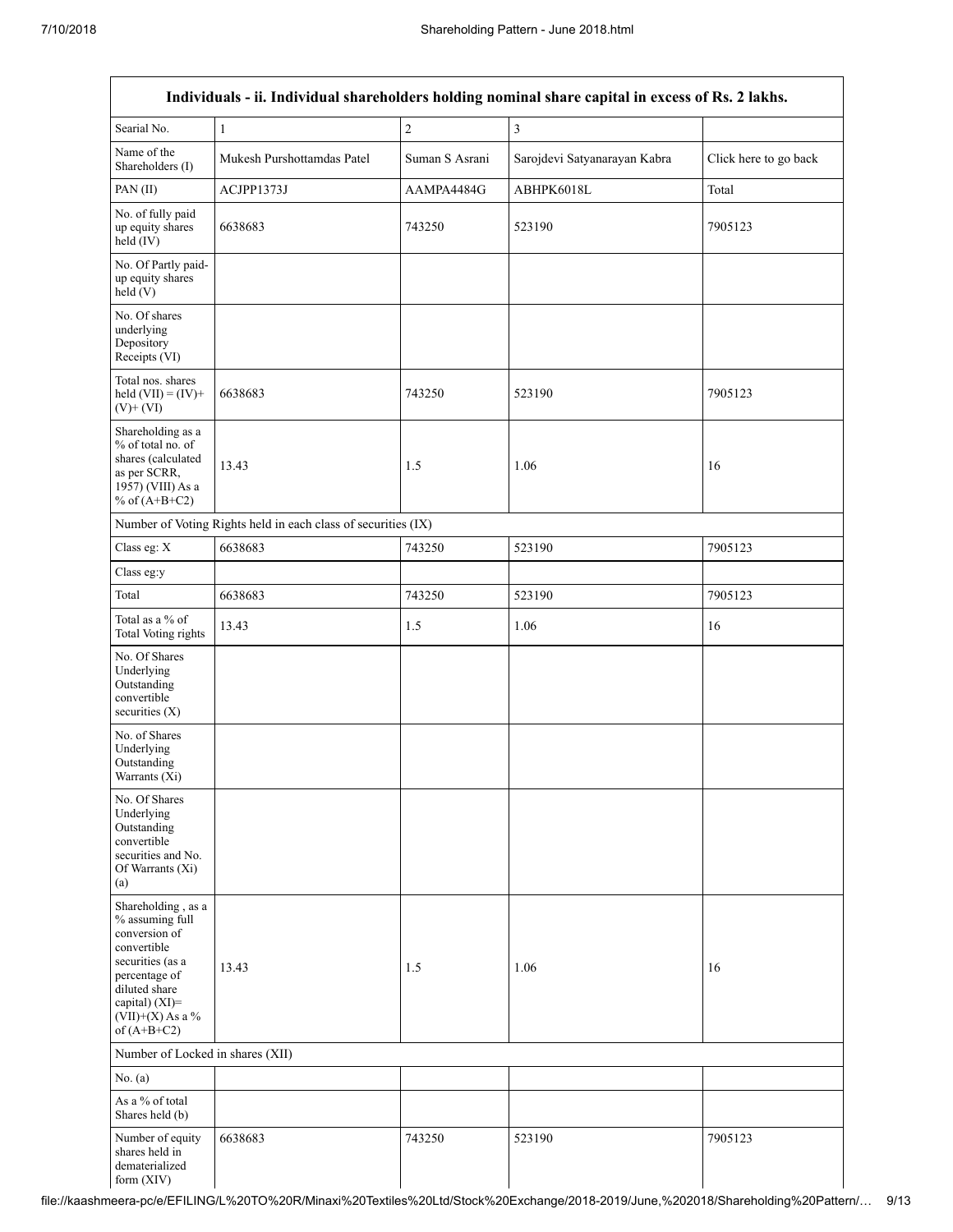| Reason for not providing PAN    |  |  |  |  |  |  |  |  |
|---------------------------------|--|--|--|--|--|--|--|--|
| Reason for not<br>providing PAN |  |  |  |  |  |  |  |  |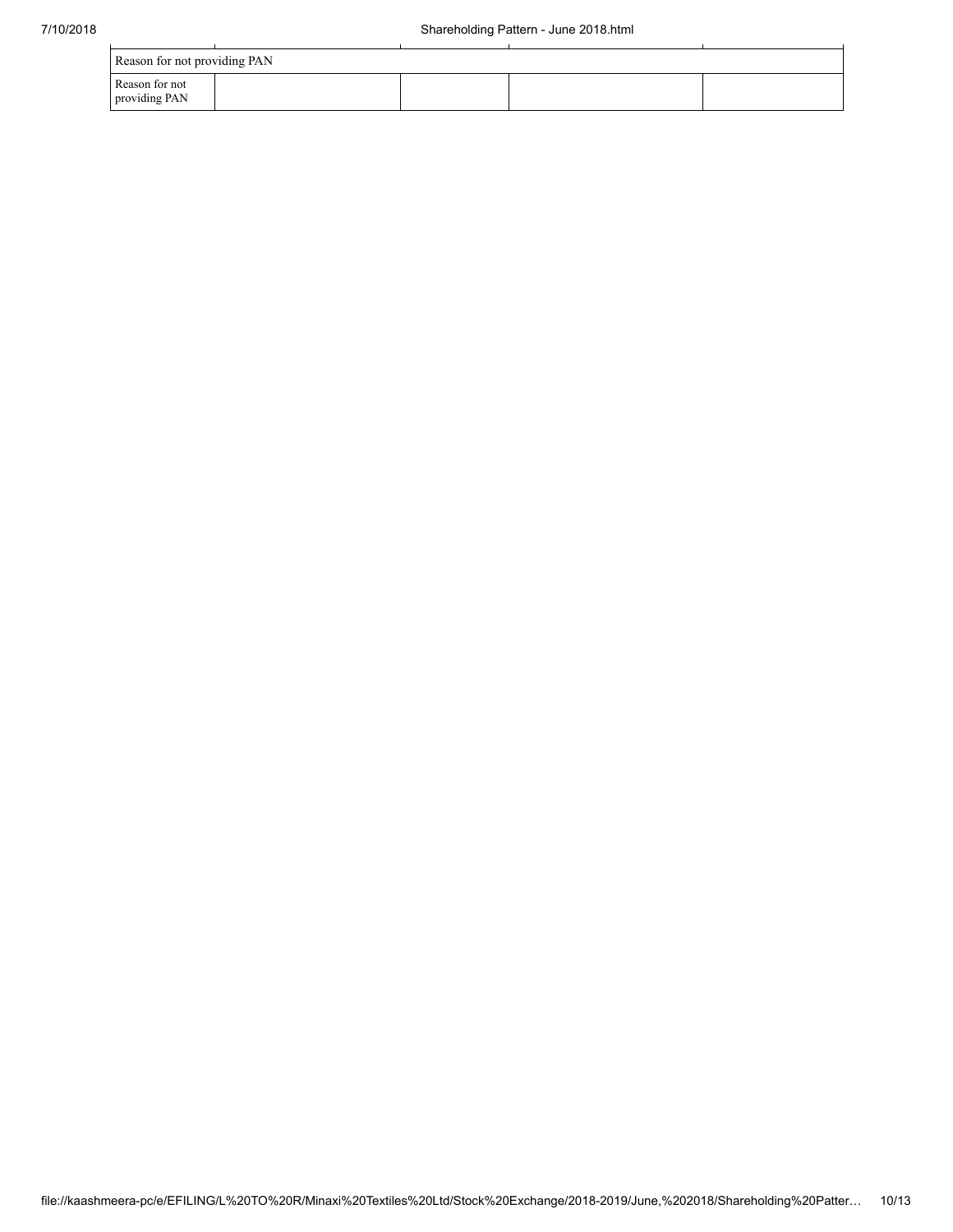| Any Other (specify)                                                                                                                                                                                                      |              |                                                               |                     |                            |                                           |                          |  |  |  |  |
|--------------------------------------------------------------------------------------------------------------------------------------------------------------------------------------------------------------------------|--------------|---------------------------------------------------------------|---------------------|----------------------------|-------------------------------------------|--------------------------|--|--|--|--|
| Searial No.                                                                                                                                                                                                              | $\mathbf{1}$ | $\overline{c}$                                                | 3                   | $\overline{4}$             | 5                                         |                          |  |  |  |  |
| Category                                                                                                                                                                                                                 | <b>HUF</b>   | Non-Resident Indian<br>(NRI)                                  | Clearing<br>Members | <b>Bodies</b><br>Corporate | <b>Bodies Corporate</b>                   |                          |  |  |  |  |
| Category / More<br>than 1 percentage                                                                                                                                                                                     | Category     | Category                                                      | Category            | Category                   | More than 1 percentage of<br>shareholding |                          |  |  |  |  |
| Name of the<br>Shareholders (I)                                                                                                                                                                                          |              |                                                               |                     |                            | M P Patel Infrastructures Pvt<br>Ltd      | Click here to go<br>back |  |  |  |  |
| PAN(II)                                                                                                                                                                                                                  |              |                                                               |                     |                            | AAGCM2205G                                | Total                    |  |  |  |  |
| No. of the<br>Shareholders (I)                                                                                                                                                                                           | 83           | 20                                                            | 15                  | 33                         | 1                                         | 151                      |  |  |  |  |
| No. of fully paid<br>up equity shares<br>held (IV)                                                                                                                                                                       | 673952       | 266838                                                        | 37524               | 1473947                    | 1127830                                   | 2452261                  |  |  |  |  |
| No. Of Partly paid-<br>up equity shares<br>held (V)                                                                                                                                                                      |              |                                                               |                     |                            |                                           |                          |  |  |  |  |
| No. Of shares<br>underlying<br>Depository<br>Receipts (VI)                                                                                                                                                               |              |                                                               |                     |                            |                                           |                          |  |  |  |  |
| Total nos. shares<br>held $(VII) = (IV) +$<br>$(V)$ + $(VI)$                                                                                                                                                             | 673952       | 266838                                                        | 37524               | 1473947                    | 1127830                                   | 2452261                  |  |  |  |  |
| Shareholding as a<br>% of total no. of<br>shares (calculated<br>as per SCRR,<br>1957) (VIII) As a<br>% of $(A+B+C2)$                                                                                                     | 1.36         | 0.54                                                          | 0.08                | 2.98                       | 2.28                                      | 4.96                     |  |  |  |  |
|                                                                                                                                                                                                                          |              | Number of Voting Rights held in each class of securities (IX) |                     |                            |                                           |                          |  |  |  |  |
| Class eg: X                                                                                                                                                                                                              | 673952       | 266838                                                        | 37524               | 1473947                    | 1127830                                   | 2452261                  |  |  |  |  |
| Class eg:y                                                                                                                                                                                                               |              |                                                               |                     |                            |                                           |                          |  |  |  |  |
| Total                                                                                                                                                                                                                    | 673952       | 266838                                                        | 37524               | 1473947                    | 1127830                                   | 2452261                  |  |  |  |  |
| Total as a % of<br>Total Voting rights                                                                                                                                                                                   | 1.36         | 0.54                                                          | 0.08                | 2.98                       | 2.28                                      | 4.96                     |  |  |  |  |
| No. Of Shares<br>Underlying<br>Outstanding<br>convertible<br>securities $(X)$                                                                                                                                            |              |                                                               |                     |                            |                                           |                          |  |  |  |  |
| No. of Shares<br>Underlying<br>Outstanding<br>Warrants $(X_i)$                                                                                                                                                           |              |                                                               |                     |                            |                                           |                          |  |  |  |  |
| No. Of Shares<br>Underlying<br>Outstanding<br>convertible<br>securities and No.<br>Of Warrants (Xi)<br>(a)                                                                                                               |              |                                                               |                     |                            |                                           |                          |  |  |  |  |
| Shareholding, as a<br>% assuming full<br>conversion of<br>convertible<br>securities (as a<br>percentage of<br>diluted share<br>capital) (XI)=<br>$(VII)+(X)$ As a %<br>of $(A+B+C2)$<br>Number of Locked in shares (XII) | 1.36         | 0.54                                                          | 0.08                | 2.98                       | 2.28                                      | 4.96                     |  |  |  |  |

file://kaashmeera-pc/e/EFILING/L%20TO%20R/Minaxi%20Textiles%20Ltd/Stock%20Exchange/2018-2019/June,%202018/Shareholding%20Pattern… 11/13